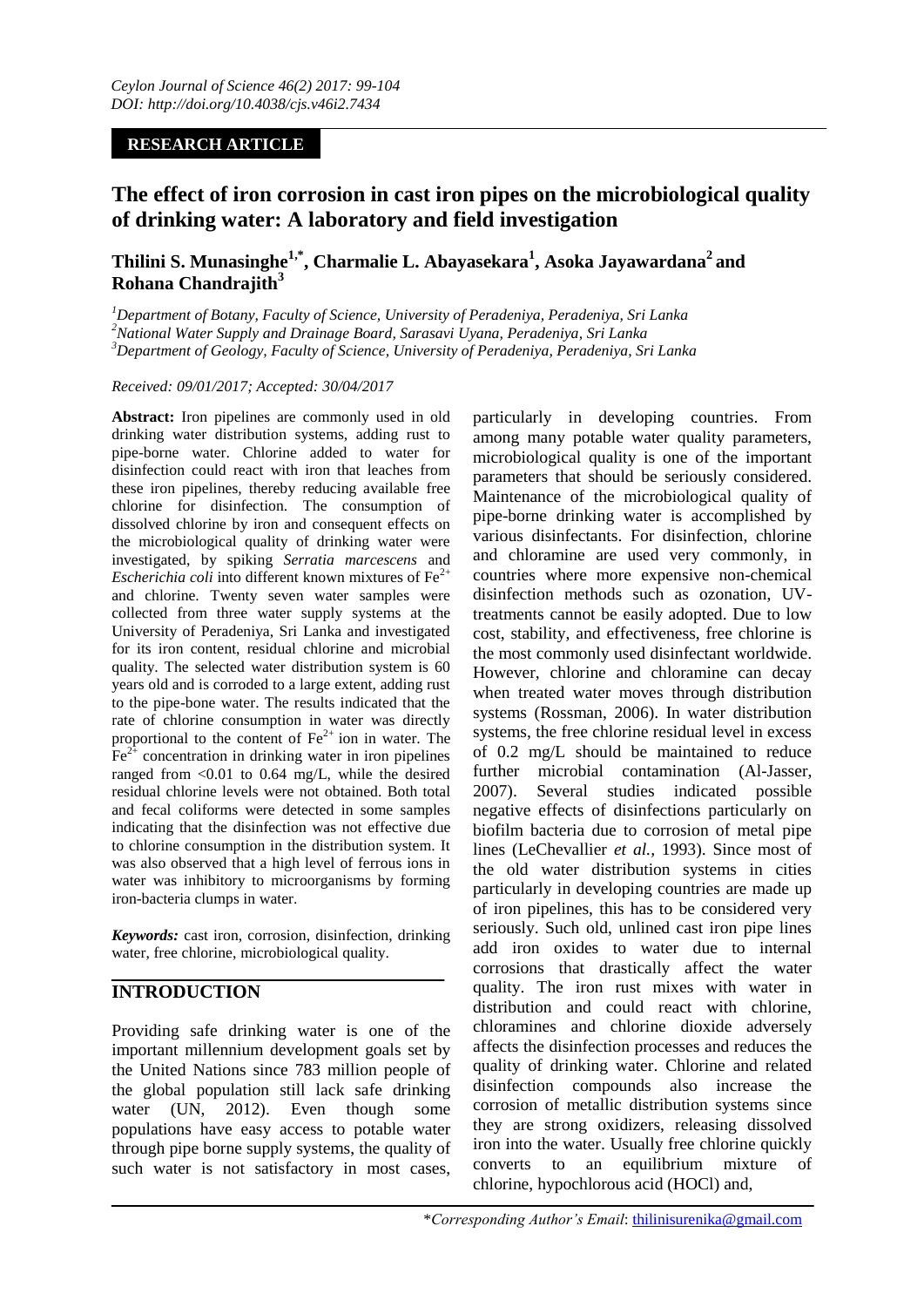hydrochloric acid (HCl), in such a system in which the speciation depends on the pH of water. Free chlorine can therefore oxidize ferrous ions forming ferric ions as given below.

 $Cl_2 + H_2O \rightleftharpoons HOCl + HCl$ ……………………....(1)  $2Fe^{2+} + HOC1 + H^+ \rightarrow 2Fe^{3+} + Cl^- + H_2O$ .....(2)  $6Fe^{2+} + 3ClO + 3H_2O \rightarrow 2Fe^{3+} + Cl + 2OH$ ...(3)

The consumption of free chlorine in water reduces the effectiveness of the disinfection process. Therefore, the main objective of the current study was to evaluate the impact of iron corrosion in the disinfection process of a castiron water distribution system. Accordingly, the variation of free chlorine and microbial quality in an iron pipe system was investigated. A laboratory simulated study was conducted to investigate the effect of dissolved iron on the residual chlorine content and on microbial contents.

## **MATERIALS AND METHODS**

Effects of dissolve iron on the residual chlorine content in water were studied as a batch experiment, adding known concentrations of free chlorine dilutions to a series of ferrous standards. The ferrous ion content and free chlorine content in all resulting solutions were determined immediately and three replicates were carried out for each experiment. Residual chlorine was measured using N, N-diethyl-1,4phenylenediamine (DPD) method in which the absorption was measured using Hach DR 2700 spectrophotometer. Atomic Absorption Spectrophotometer (Varian 240FS) was used to analyze the total iron content. The standard ferrous solution was prepared using  $(NH_4)_2Fe$  $(SO_4)_{2}$ ·6H<sub>2</sub>O while free chlorine solutions were prepared using sodium dichloroisocyanurate tablets (Medentech Ltd., Ireland). For microbiological quality investigations, nutrient agar (Himedia, India) and Mueller Hinton agar (Oxoid, UK) were used as the culturing media. MEndo (Himedia, India) and MFc (Himedia, India) media were used for the identification and enumeration of total coliforms and fecal coliforms, respectively. Brilliant Green Lactose Bile broth (Oxoid, UK) was used for confirmation tests. Aseptic conditions were strictly maintained throughout the bacteriological analysis.

Verification of the nature of the reaction between free chlorine and ferrous ions in water was tested by preparing a ferrous dilution series, and free chlorine dilution series, and subsequently adding known amounts of free chlorine and ferrous ions to the above dilution series, respectively. Effectiveness of chlorine in water on inhibition of total and fecal coliforms in the presence of iron was investigated under laboratory conditions. Fresh bacterial cultures of total and fecal coliforms were used in all experimental setups. For total coliforms, *S. marcescens* (NCTC 2446) and for fecal coliforms, *E. coli* (NTCC 7362) was used. The stock culture and the working culture of *S. marcescens* and *E. coli* were prepared by fresh inoculums, sub-cultured on nutrient agar plates and incubated at  $37 \text{ °C}$  for 24 hours. Standard suspensions of *S. marcescens* and *E. coli* (containing  $10^8$  CFU/ml of bacterial cells) were prepared by mixing fresh inoculums of bacteria in sterilized deionized water. Both standards were standardized using McFarland 0.5 Standard Solution (Andrews, 2001). Standard bacterial suspensions containing  $10^4$  CFU/ml of *S*. *marcescens* and 10<sup>4</sup> CFU/ml of *E. coli* were prepared by mixing 10 µl of the above standard bacterial suspensions  $(10^8 \text{ CFU/ml})$  with 100 ml of sterilized de ionized water separately for batchexperiments. Each bacterial suspensions  $(0.1 \text{ ml} - 10^4 \text{ CFU/ml of } S$ . *marcescens* and  $10^4$ CFU/ml of *E. coli*) was spiked into 10 ml of test solutions containing a known amount of ferrous ions, residual chlorine and a mixture of known ferrous and chlorine, separately. The ferrous ion and free chlorine contents in all resulting solutions were measured immediately after the experiment. Available *S. marcescens* and *E. coli* in test solutions were enumerated by using the membrane filtration technique with positive (with *S. marcescens* and *E. coli*) and negative (with sterilized deionized water) controls.

A 60 year old drinking water distribution system with iron pipelines was selected for the field level investigation, *viz;* University of Peradeniya one of the oldest state universities in Sri Lanka. Three separate water purification systems (located at Gatambe [managed by the Kandy Municipal Council], Meewathura and near the University Piggery [managed by the National Drainage and Water Board and University authorities]) supply drinking water to this distribution system which consists of highly corroded pipe lines. Representative samples from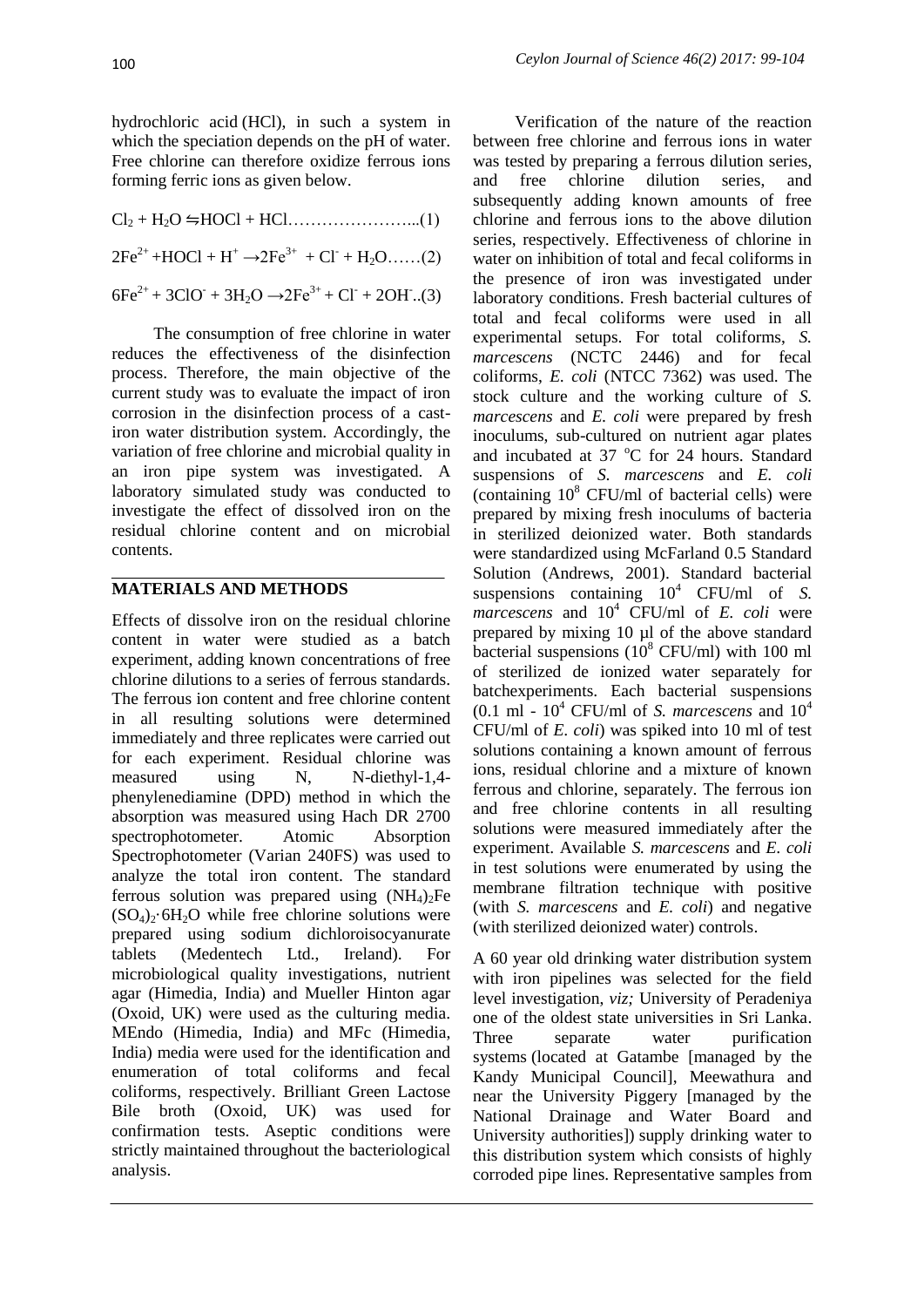27 locations including the staring points and different domestic end points were collected in triplicate. Dissolved irons, free chlorine, total and fecal coliforms were determined in all samples within a few hours of sampling. Acidified samples were collected for the dissolved iron determinations. Colonies from positive isolates from water samples were inoculated in nutrient agar plates and incubated at 37  $^{\circ}$ C for 24 hours. For the conformation of bacterial samples from cultures were inoculated into two tubes containing brilliant green lactose bile broth with Durham tubes. One set of tubes were incubated at  $37^{\circ}$ C for 24 hours and the other set at  $44.5 \degree C$  for 48 hours to confirm the presence of total and fecal coliforms, respectively.

### **RESULTS AND DISCUSSION**

#### **Effects of dissolved iron on residual chlorine**

The variation of residual chlorine in the solution at different constant ferrous ion levels (1.0, 5.0 and 10.0 mg/L  $\text{Fe}^{2+}$ ) are shown in figure 1. It clearly indicates that even 1.0 mg/L of ferrous affects the residual chlorine in the solution (e.g. Initial 10.0 mg/L of chlorine was reduced to 5.0 mg/L of chlorine at 1 mg/L of  $Fe^{2+}$ ). Residual chlorine was reduced to undetectable levels at 5.0 mg/L and 10.0 mg/L of ferrous ions. It is evident that as the ferrous iron concentration increases, available chlorine in the solution decreases drastically. Therefore, chlorine available for microbial disinfection is limited.

Rahman and Gagnon (2014) also showed a rapid reaction between ferrous ions (which are released from iron corrosion), and chlorine which is added as a disinfectant. Our experimental results also revealed a noteworthy effect of  $Fe<sup>2+</sup>$ concentration on the reduction of residual chlorine. Even a lower amount of ferrous ions are able to diminish almost all residual chlorine in water. Free chlorine can also be consumed by dissolved organic compounds in water and also oxidizes internal walls of iron pipes. It generally reacts firstly with the biomass in water and then with the materials (Frateur *et al.,* 1999). Due to the reaction with residual chlorine, ferrous ions oxidize to ferric form and precipitated as ferric hydroxide as given in equation 3.

### **Effects of dissolved iron and residual chlorine on microbial inhibition**

It was observed that both *S. marcescens* and *E. coli* counts decreased with the increasing residual chlorine concentration (Figures 2 and 3). However, a decrease in microbial counts was also observed with increased levels of iron. This may be due to clumping of microbes with available iron. Yang *et al.* (2013) reports that ferric hydroxide acts as a coagulant that removes microorganisms from drinking water. As indicated by the current study,  $\text{Fe}^{2+}$  in water was above the desirable levels (0.3 mg/L) in drinking water and the inhibition of microorganisms was maximum at the highest level of  $Fe^{2+}(3 \text{ mg/L})$ .



**Figure 1:** Residual free chlorine levels at constant initial ferrous ion concentrations of 1, 5 and 10 mg/L.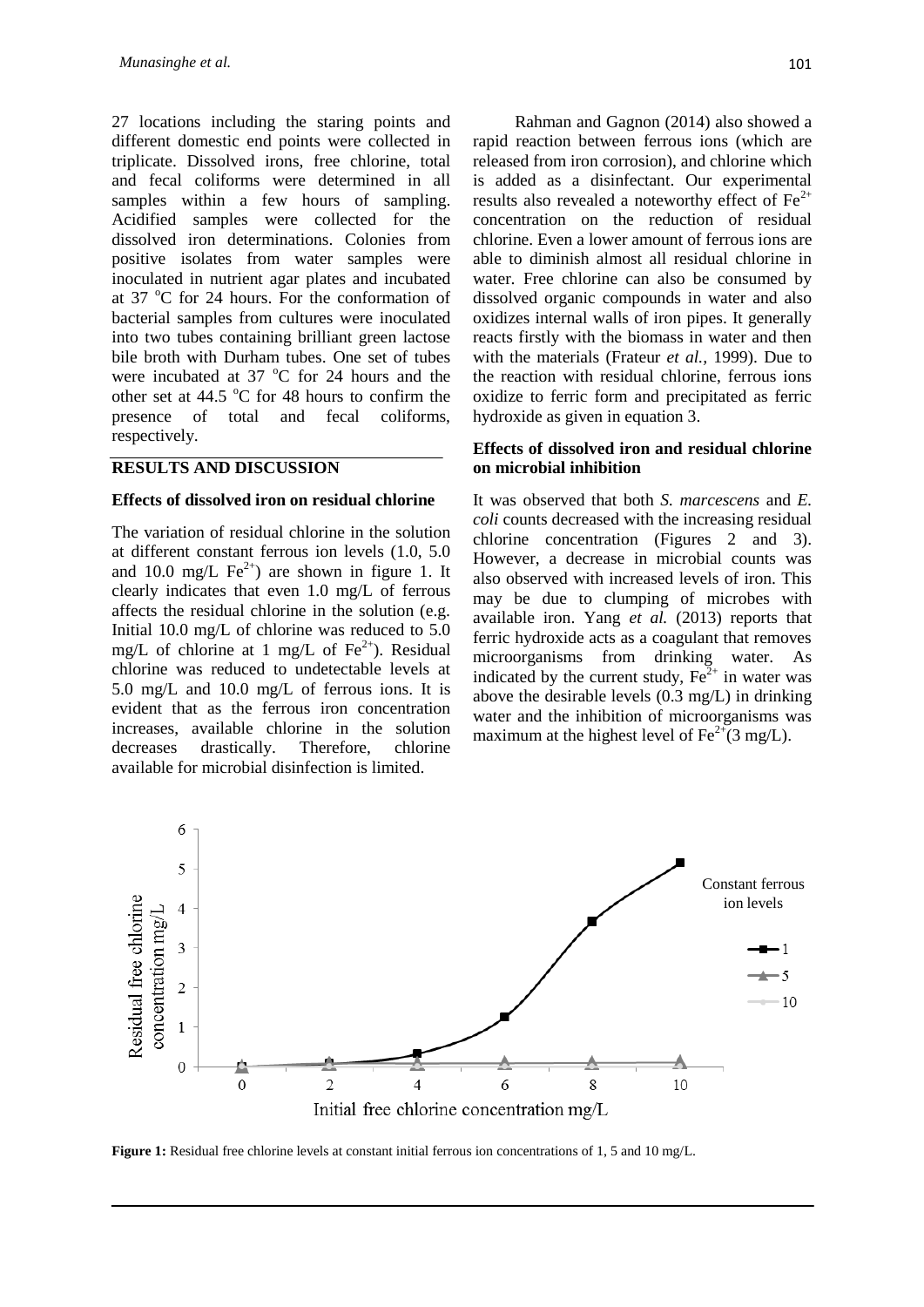

**Figure 2:** Inhibition of *S. marcescens* at different Cl<sub>2</sub> concentrations under constant ferrous ions concentrations of 1, 2 and 3 mg/L.



**Figure 3:** Inhibition of *E.coli* at different Cl<sub>2</sub> concentrations under constant ferrous ions concentrations of 1, 2 and 3 mg/L.

Iron can be naturally present in water in soluble forms as ferrous ions (bivalent iron dissolved in form of  $Fe^{2+}$ ) or complexed forms like the ferric ion [trivalent ion in form of  $Fe<sup>3+</sup>$  in the precipitate  $Fe(OH)_{3}$ ](Chaturvedi and Dave, 2012). However, certain bacteria can clog with iron precipitates and could be removed from the drinking water. Clogging/clumping can occur if ferrous bicarbonates are present in water. On the other hand, certain bacteria thrive on elevated levels of iron, and may adhere to pipe surfaces as a suitable habitat (Chaturvedi and Dave, 2012).

A higher inhibition was observed for *E. coli* when compared to *S. marcescens* at different chlorine levels when the  $Fe^{2+}$  level was kept

constant. Both *E. coli* and *S. marcescens* are Gram negative motile bacteria, and probably there is more clumping of *E.coli* with iron precipitates when compared to *S. marcescens.* In addition the differences in siderophore production of *E.coli* and *S. marcescens* may have an effect in their tolerance to different chlorine concentrations when the  $Fe<sup>2+</sup>$  level is constant (Letoffe *et al.,* 1998).

#### **Field level investigation**

The effect of iron pipe corrosion on the residual chlorine in water at the University of Peradeniya, was investigated using 27 representative samples from the three distribution systems, including the starting points and different domestic end points.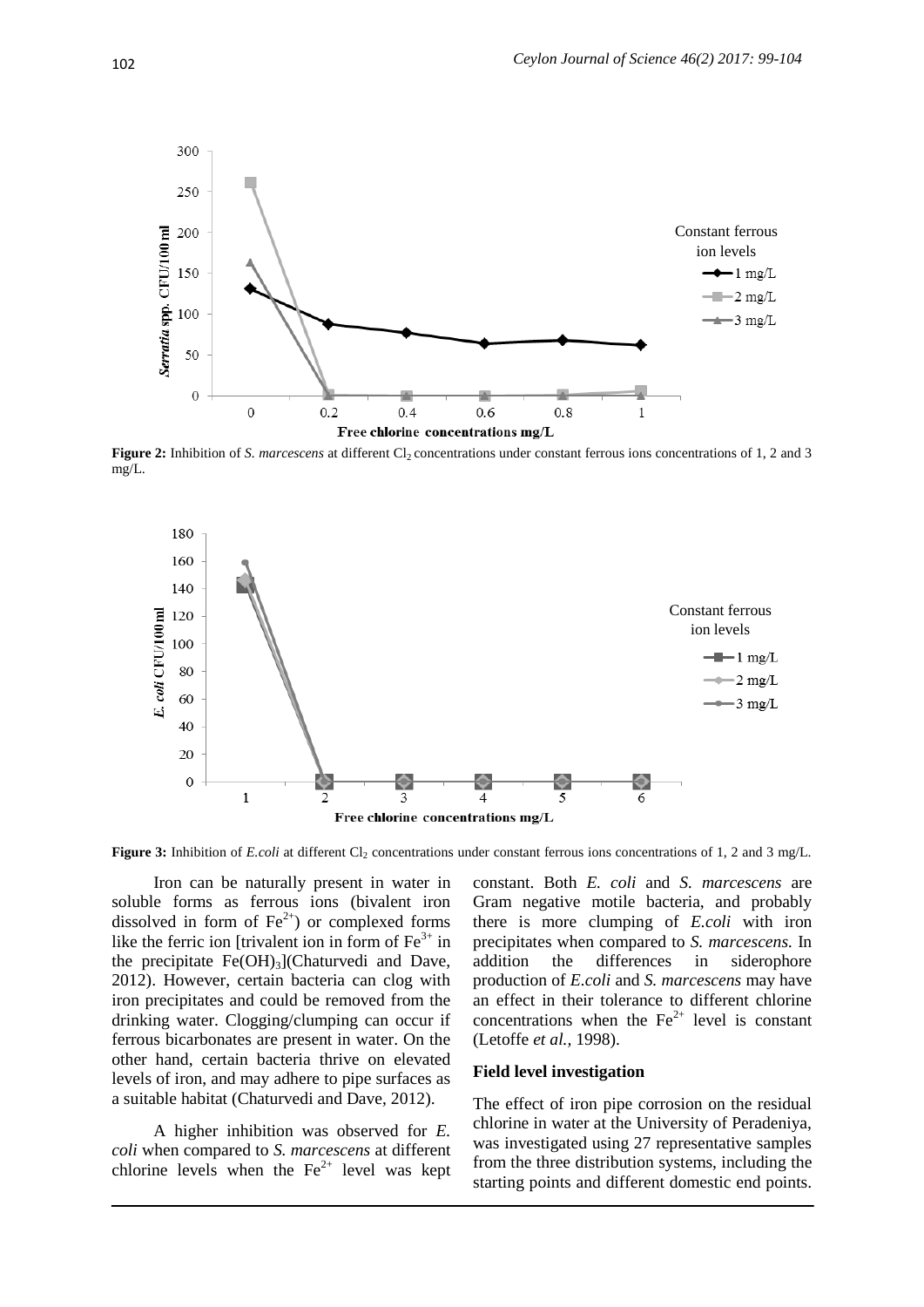It was observed that the  $Fe<sup>2+</sup>$  concentration in these water distribution systems ranged from  $\leq 0.01$  mg/L to 0.64 mg/L with an average of 0.08 mg/L. However, only two samples showed dissolve iron levels that exceeded the desirable limit (0.3 mg/L) set for drinking water by the WHO (WHO, 2012). Among the water samples, total coliforms were detected in six samples, while fecal coliforms were detected in one sample, indicating that the disinfection processes is not effective. From among investigated samples, only two samples had the desirable levels of residual chlorine (0.2 mg/L) (Figure 4).

In order to maintain the required residual chlorine levels at the point of consumption, higher chlorine levels are added during water purification. However, this study indicated that sufficient residual chlorine levels are not available for disinfection during distribution. It is possible that the available chlorine in iron pipelines, has been used up by  $Fe^{2+}$  ions, and may have also been used up to combat any microbial contamination along the distribution line through seepage. This may reduce the amount of available chlorine all through the distribution system. Recent studies have

documented that the rapid dissipation of the disinfectant in drinking water, promotes regrowth of microorganisms, some of which are potential opportunistic pathogens (Jjemba *et al.,* 2010). Regrowth of microorganisms has been highlighted as the most likely source of organisms detected near the point of use in water distribution systems (Muyima, and Ngcakani, 1998). Therefore, the maintenance of desirable free chlorine levels throughout the water distribution systems is crucial. Although much attention has been given to the quality of drinking water at treatment plants, water quality can be degraded by the time the water reaches the point of use (Wang *et al.,* 2014).

On the other hand, even though the desirable levels of  $Cl<sub>2</sub>$  were not met in most water samples, total and fecal coliforms were not present in these samples. This may be due to effective disinfection at the beginning of the water distribution systems and probably no contamination or oxidation of  $Fe<sup>2+</sup>$  by available chlorine in the water. The maintenance of a desirable residual free chlorine level is vital as there can be contamination through seepage.



**Figure 4:** Average free chlorine, ferrous ion concentrations, and the presence of total and fecal coliforms in different samples from the three water distribution systems. Each data point is an average of 3 trials carried out at different times.  $(n=27)$ . DP – Distribution points, F– Faculties of study, H – Halls of residence, O – Other points System 1 – Meewathura System, 2 – near the University Piggery, System 3 – at Gatambe [Kandy Municipal Council.